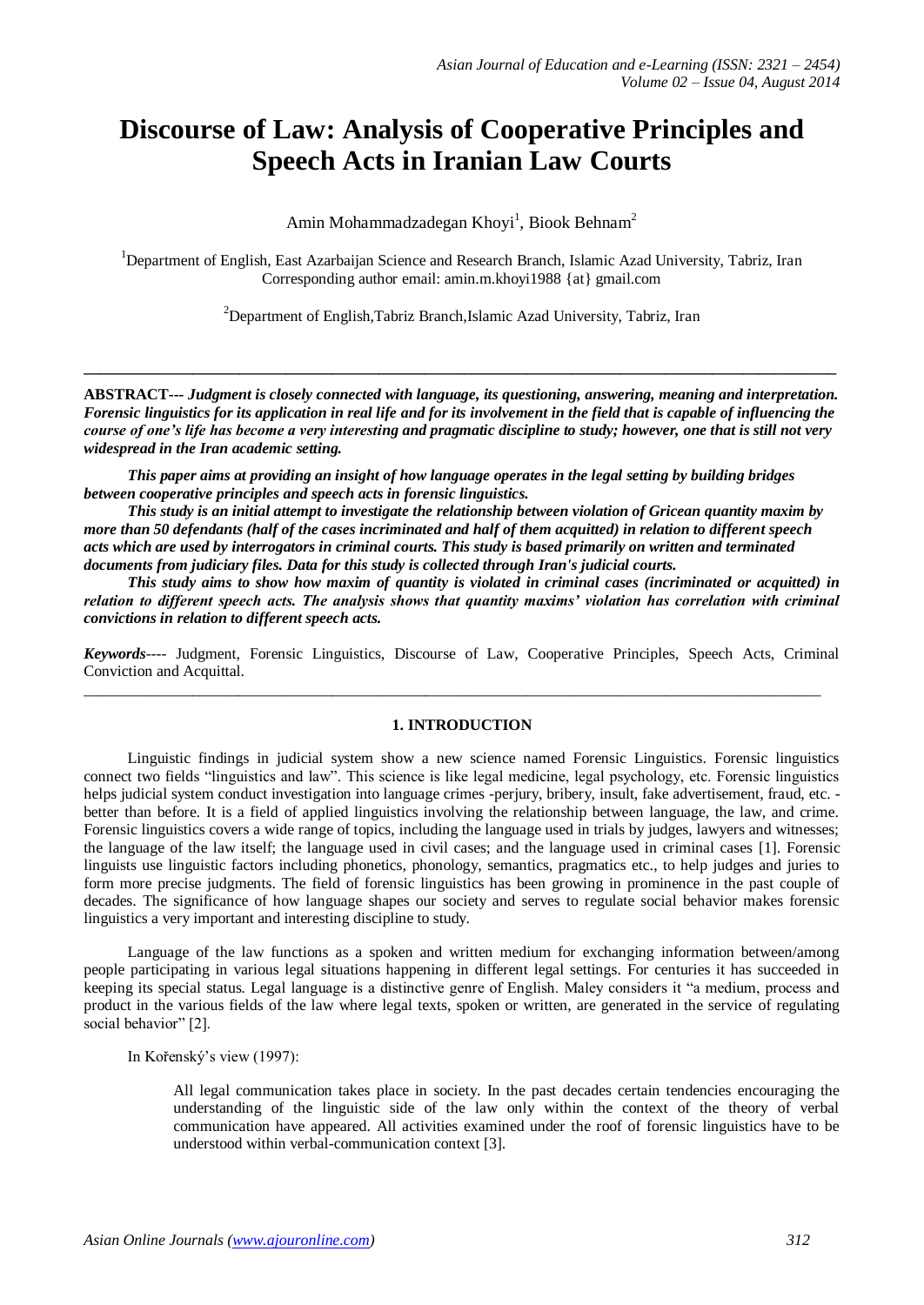It is the real world where the language of the law has been used for centuries and has been intensively influenced by it. It creates the space where the language of the law operates. It influences the form, content and interpretation of a legal message.

In the investigating legal context, judges and lawyers frequently comment that in some cases in criminal investigations there are not any clear or proved evidence to find solutions for the crimes and sometimes some cases are incriminated wrongly and missteps might happen in the courts, so this is a problem which this study tries to give a solution for that by considering linguistic features like speech acts and cooperative principles. This study has paid special attention to the criminal files and tried to find similar features among them. The study focused on the written files. Focusing on the written files showing the linguistic features which we thought it can be a solution for finding new clues from defendants to obtain new information or truth in the cases. It seems speech types and defendant's answers in relation to interrogator's questions in criminal courts lead to gathering insufficient evidence which causes incrimination or acquittal challengeable matter. We presuppose that the analysis of Gricean cooperative principles in defendant's answers in relation to different speech acts which are used by interrogators can accelerate judgment and fair trial processes. For instance, different kind of speech acts, cooperative principle violations and also the style of writing in a threatening letter or message can help linguists with identifying the culprit or narrowing the number of culprits down. In this study we focus on the speech acts and quantity violation in criminal cases. We believe that the science of forensic linguistics must be allowed to enter the Iranian judicial system.

This study aims to contribute towards the research field of forensic linguistics by building bridges between speech acts and cooperative principles for detecting the truth and forming more precise judgments. The courtroom context provides us with an example of the relationship between language and people's lives. Courtroom discourse is a site of conflict. The opposing parties make use of language to introduce competing interpretations of past events, which means that the linguistic choices made by them become crucial in determining the outcome of the trial. The outcome can considerably influence the course of one's life. The topic of courtroom interaction has become increasingly popular as an object of linguistic investigation. So this is the necessities of this study. Numerous studies focused on power relations, questioning strategies, manipulation of meaning, and other aspects.

We believe that different kinds of speech acts can be used by the jury and judges, interrogators and police officers especially in the absence of clear and/or typical evidence, to determine a suspect's guilt or innocence by considering cooperative principles which defendants violate or keep. The analysis is expected to show that, maxims violations in relation to different speech acts has correlation with criminal convictions. This study is an initial attempt to investigate official and unofficial solutions for guaranteeing fair trial in Iranian law courts by analysis of speech acts and cooperative principles. Therefore, in order to find whether there is a relationship between the violation of cooperative principles in relation to different speech acts and criminal convictions or acquittals, we decided to study Gricean cooperative principles (especially quantity maxim) in relation to different speech acts to identify and describe the inadequacies of the defendants in answering questions which are asked by interrogators.

Though Gricean maxims have often been used in the analysis of spoken communication, there is no argument stating that they cannot be used in writing. Indeed, writing is another form of communication and violating these maxims in writing may cause problems in communicating or getting the meaning out of a particular text. As Grabe and Kaplan state, writing is "structured to communicate information within certain accepted principles", which may include Grice's Cooperative Principle and its maxims [4].

# **2. LITERATURE REVIEW**

Oxford English Dictionary defines "Forensic" as:

Forensic: Adj. Pertaining to, connected with, or used in courts of law; suitable or analogous to pleadings in court.

Following from this, Forensic Linguistics could be expected to be the study of courtroom language (i.e., being descriptive of and/or active in courtroom proceedings), which is actually only part of the field's scope. By expanding on the traditional definition of "Forensic", Forensic Linguistics actually deals with a wide variety of instances of the interface between language, crime, and the law. These may include, among many other areas of research, courtroom discourse (including the interpreting process and requirements), the (in) comprehensibility of legal documents (i.e., "legal language"), issues of comprehension surrounding police cautioning of suspects ("*Miranda*" rights in the US, the right to legal counsel etc.), authorship identification and attribution, the use of linguistic evidence and linguists as "expert witnesses" in court, the treatment of vulnerable witnesses (such as children or the handicapped), and police-citizen interaction and interviewing techniques [5].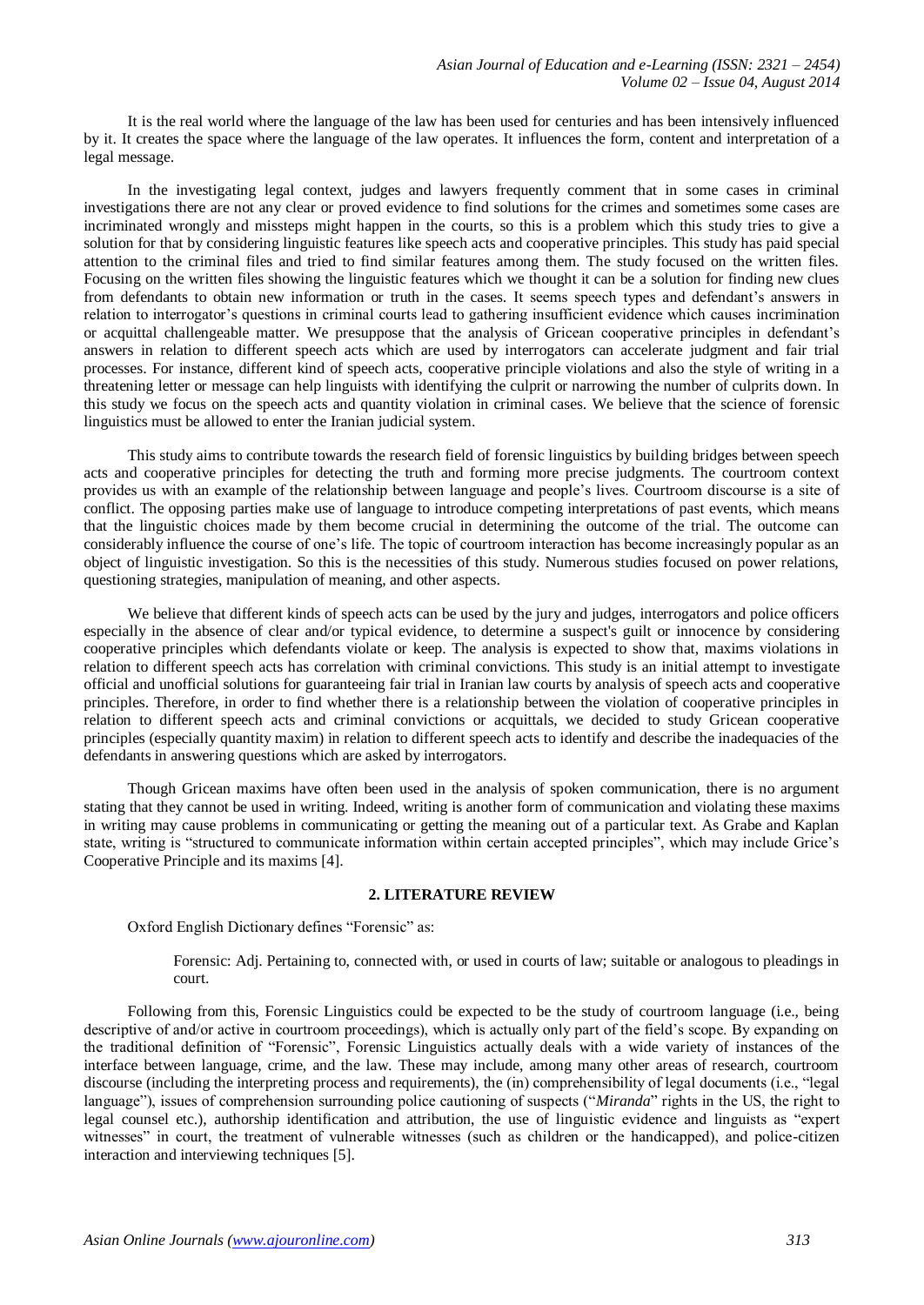To date, forensic linguists have been utilized to provide courtroom testimonies in cases of trade mark disputes, use of legal language, authorship identification, plagiarism, asylum seekers' rights, and the legality of the uses of undercover operatives. Despite its apparent breadth, Forensic Linguistics is a relatively young field of analysis within the broad realm of Applied Linguistics, having only identified itself as a separate field of study in the last decade of the twentieth century [5].

As the present study focuses on the message quantity in relation to different speech acts in criminal courts, intentions and answers are two main factors in detecting truth and judgments (especially defendants' answers in relation to intentions of judges or interrogators in asking questions). One factor which is important in intentions is speech acts. Recognizing the speech act that is being performed in the production of an utterance is important because it is the speech act that to some extent tells us what the speaker intends us to do with the propositional content of what he says. The identification of the speech act that is intended by the production of an utterance is vital than as it provides appropriateness constraints for defendants' responses. By this I mean that after every utterance, conversational expectations are created (either explicitly or implicitly) which serve us in understanding later conversation, in producing a relevant and appropriate response. Not only this, but also if the function intended by the production of a certain utterance cannot be understood, then we will also be unable to form opinions about the position of a speaker with respect to the content of his utterance. So, recognizing speech acts could be essential for ascribing the correct beliefs and goals to a participant, for gleaning background knowledge of that participant and thus for being able to build on the knowledge gained from the current conversation in order to facilitate future interactions with that speaker [6]. In forensic linguistics, especially in the absence of clear and/or typical evidence, the main goal is finding new clues from the defendants' sentences by motivating them to speak more or less. Speaking more or less is related to the quantity violation of Gricean maxims.

This study aims to answer the following question: Are there any direct relationships between cooperative principle violation in relation to different speech acts and criminal conviction or acquittal?

Speech acts are a staple of everyday communicative life, but only became a topic of sustained investigation, at least in the English-speaking world, in the middle of the Twentieth Century. Since that time "Speech Act Theory" has been influential not only within philosophy, but also in linguistics, psychology, legal theory, artificial intelligence, literary theory and many other scholarly disciplines [7]. Recognition of the importance of speech acts has illuminated the ability of language to do other things than describe reality. In the process, the boundaries among the philosophy of language, the philosophy of action, the philosophy of mind and even ethics have become less sharp. In addition, an appreciation of speech acts has helped lay bare an implicit normative structure within linguistic practice, including even that part of this practice concerned with describing reality. Much recent research aims at an accurate characterization of this normative structure underlying linguistic practice [8].

| <b>Speech act</b>   | <b>Description</b>                                                                        | <b>Verb associated with speech</b><br>act                                                                                               | <b>Example</b>                                                                |
|---------------------|-------------------------------------------------------------------------------------------|-----------------------------------------------------------------------------------------------------------------------------------------|-------------------------------------------------------------------------------|
| <b>Assertives</b>   | Statements that can be<br>verified as true or false                                       | Assert, claim, affirm, assure,<br>inform, predicts, report,<br>suggest, insist, hypothesize,<br>swear, admit, confess, blame,<br>praise | I assure you that we will<br>meet our budget goals in<br>2001.                |
| <b>Directives</b>   | Statements that call<br>upon the listener to do<br>something                              | Direct, request, ask, urge,<br>demand, command, forbid,<br>suggest, insist, recommend,<br>implore, beg                                  | I urge to you vote<br>against this resolution.                                |
| Commissives         | Statements that commit<br>to a course of action                                           | Promise, vow, pledge, swear,<br>consent, refuse, bet assure,<br>guarantee, contract,                                                    | I assure that you will<br>receive more funding<br>next year.                  |
| <b>Expressives</b>  | <b>Statements that express</b><br>a psychological<br>position about a state of<br>affairs | Apologize, thank, condole,<br>congratulate, complain,<br>protest, compliment, praise,<br>welcome                                        | I complement your<br>achievement in meeting<br>your third-quarter<br>numbers. |
| <b>Declaratives</b> | Statements that,<br>through their utterance,<br>perform an act                            | Fire, pronounce, declare,<br>appoint, confirm, endorse,<br>renounce, denounce, name,<br>call, repudiate                                 | I am firing you                                                               |

Table 1: Detailed Description of Speech Acts (Searle (1979) and Searle and Vanderveken (1985))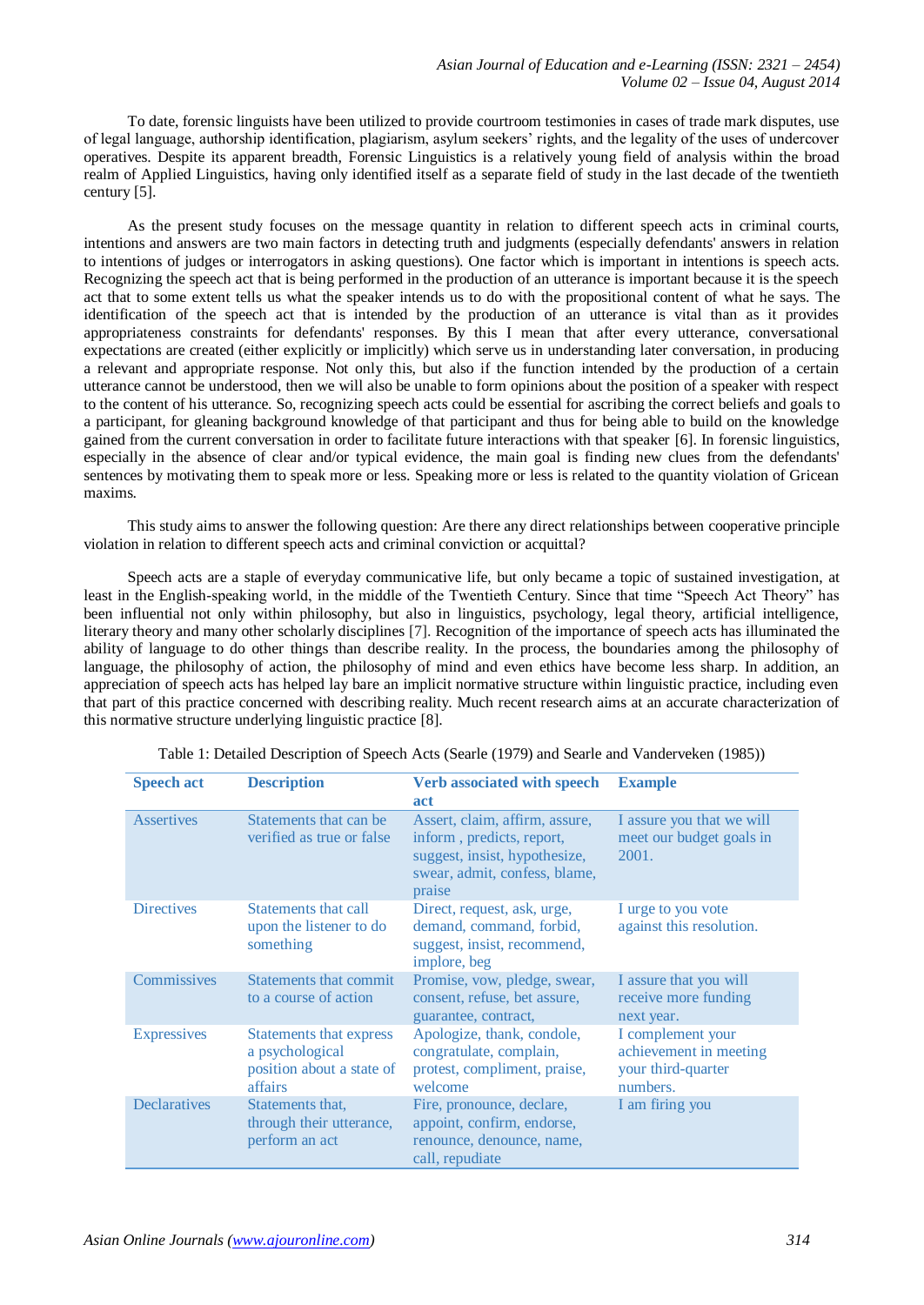Speech acts can be classified according to how they affect the social interaction between speaker and hearers. We used speech act word lists (mostly verbs) from Searle and Vanderveken (1985). We try to analyze the question's verbs on the basis of these lists. The details for these speech act clue lists are given below. The most basic categorization consists of five different types of speech acts: assertives (equivalent to Searle's category of representatives [9]), directives, commissives, expressives, and declaratives (also called performatives) [10] & [11].

Another variable of this study is Cooperative Principles. In discourse, there is a principle named "Cooperative Principle" which was developed first by Grice. In Gricean's view, each communication requires interaction and cooperation of the speaker and listener or writer and reader. In another words, the persons involved in communication cooperate with each other continually. If they break this procedure, the communication will expose flaw or interrupt; therefore, the explanation will be needed to comprehend. Cooperative principle presupposes that the cooperation between the persons involved is what the persons need. In order to have a comprehensive communication, there should be some rules that the persons have to observe. In other words "cooperative principle" says the persons should participate in any stage of communication to meet their aims [12].

Although Grice's cooperative principle has long been discussed for spoken interactions, there have been a few studies that adapted the cooperative principle to analyze written discourse. These studies claimed that Grice's conversational principles define how people abide by those principles in spoken interaction in order to understand and to be understood by others, so similarly these principles can be adapted to written discourse into the interaction of writers and readers. In other words, this approach assumes that written discourse is a result of the attempt to produce sequences of sentences in accordance with the maxims described by Grice. Therefore, Green argued that, in written discourse, each sentence is intended to say "something necessary, true and relevant to accomplishing some objective in which (it is mutually believed) the text producer and the intended audience are mutually interested" [13].

In a more detailed study, Celce-Murcia and Olshtain argue that in written discourse, these maxims help particularly during revision and editing, and they explain how each maxim can be adapted for written discourse. About the maxim of quantity they believe that:

> The maxim of Quantity requires that the writer carefully consider the amount of information that should be imparted in the text or, in other words, what content elaboration might be necessary. This is an important feature of an effective text in terms of written communication [14].

The examination of legal language in the light of Grice's cooperative principle (CP) [12] may bring some enrichment to the study of legal communication. They are also called *Grice's four maxims*: maxim of quality, maxim of quantity, maxim of relation and maxim of manner. All the maxims reflect the nature and the content of a communicating message. The *maxim of quantity* is the matter of informativeness. The quantity maxim requires that the information given has to be informative enough. The amount of information has to be sufficient to achieve the comprehension of the hearer/reader. It should include neither more nor less information than required. It should not be crowded with ineffective words [3]. Adams states that experienced police officers are wary of people that give "extraneous information" in their testimony; such behavior is often a sign that a person is trying to disguise a certain piece of information by surrounding it in other, irrelevant facts. It may also be the case that they are simply talking to try and satisfy the needs for a response, but that they are over-extending due to the need to avoid the particular matter at hand [15]. In another words, those who give more information than the listener/reader needs may give new clues about events for detecting new idea about that crime. The effect of this maxim is to present that the statement is the strongest, or most informative that can be made in the situation.

## **3. METHODOLOGY**

Data for this study is collected from Iranian law courts. In this study firstly, data was gathered around 250 files in civil and criminal cases and then among them, 100 criminal files were selected by purposive or judgmental sampling. Finally, 50 files with 100 cases were chosen randomly. The target number of cases for this study is more than 100 cases in two groups namely interrogators and accused cases to show an average sampling of the trends in speech patterns of interrogators who use them in relation to accused cases and to consider cooperative principles of accused cases in relation to the questions. Tools which are used for data collection is on the basis of observations, samplings, taking photographs, using tables and asking questions about cases from lawyers and judges.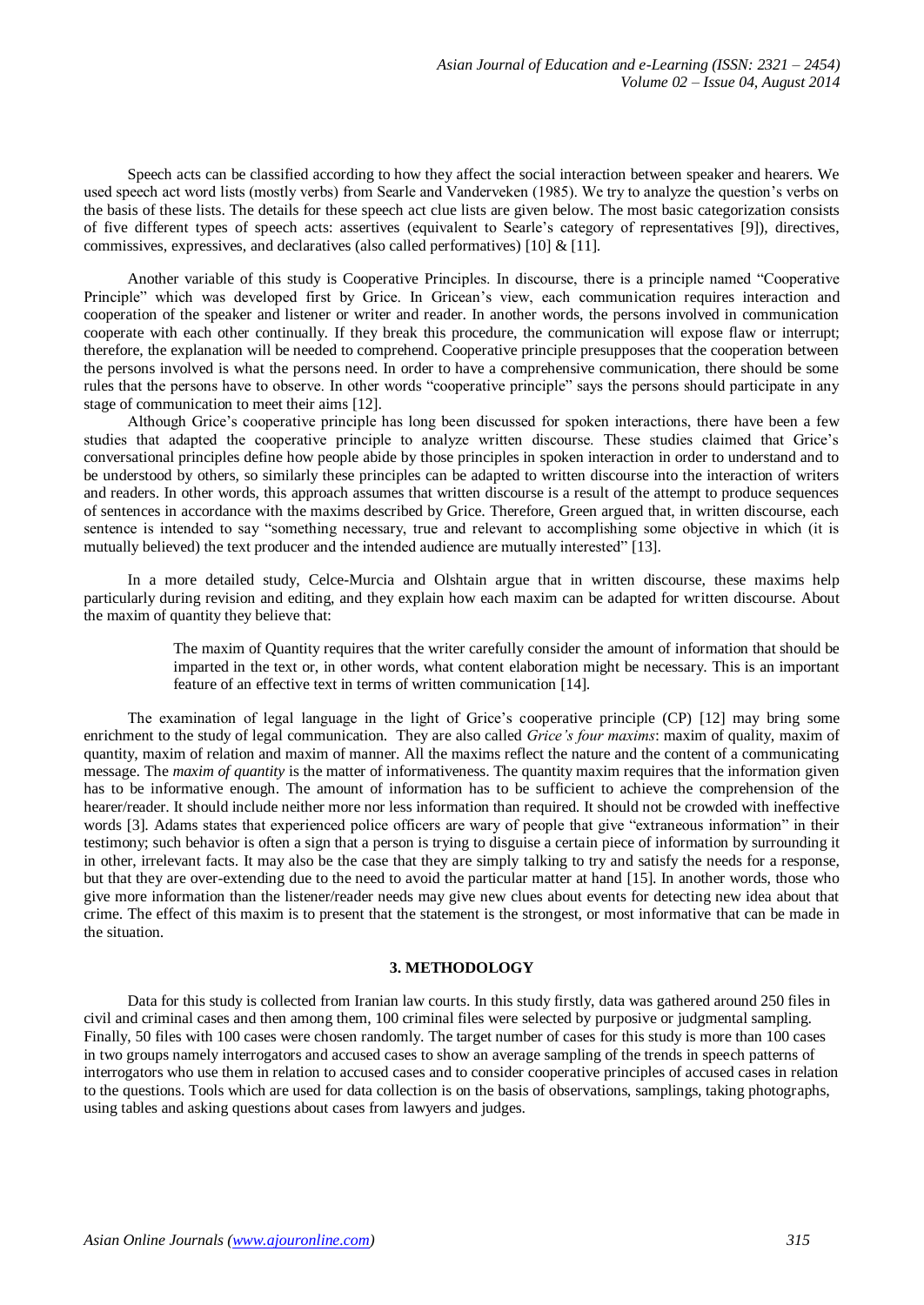Table 2: Participants in the Study

| $N = 100$           |                       |                   |  |  |  |
|---------------------|-----------------------|-------------------|--|--|--|
|                     | $ACCUSED(N=50)$       |                   |  |  |  |
| INTERROGATORS(N=50) | INCRIMINATED $(N=25)$ | $ACQUITIED(N=25)$ |  |  |  |

# Table 3: Questions of the Study

| $N = 354$              |           |                        |           |  |  |  |  |
|------------------------|-----------|------------------------|-----------|--|--|--|--|
| INCRIMINATED $(N=193)$ |           | $ACQUITIED(N=161)$     |           |  |  |  |  |
| <b>REPRESENTATIVES</b> | $N=26$    | <b>REPRESENTATIVES</b> | $N=25$    |  |  |  |  |
| <b>DIRECTIVES</b>      | $N = 131$ | <b>DIRECTIVES</b>      | $N = 114$ |  |  |  |  |
| <b>EXPRESSIVES</b>     | $N=14$    | <b>EXPRESSIVES</b>     | $N=11$    |  |  |  |  |
| <b>DECLARATIVES</b>    | $N=22$    | <b>DECLARATIVES</b>    | $N=11$    |  |  |  |  |
| <b>COMMISSIVES</b>     | $N = 0$   | <b>COMMISSIVES</b>     | $N=0$     |  |  |  |  |

A qualitative analysis based on pragmatic interpretation was employed in order to find speech acts of interrogators and cooperative principles of defendants. In this study, not only more than 50 detailed tables were used for showing the results of correlation between speech acts and maxim of quantity in different cases (incriminated or acquitted) but also samples were treated with the descriptive statistics like figures for each case (more than 50 figures).The figures are expressed in percentage. Finally, the results of each case (incriminated or acquitted) will be analyzed in percentage terms and compared with each other to draw the conclusion. In this study just conclusions presented.

### *Speech Acts:*

In relation to legal discourse, Danet classifies speech acts based on Searle's classification in the following way:

1. Representatives which are utterances that commit the speaker to something being the case or assert the truth of proposition, including testifying, swearing, asserting, claiming and stating.

2. Commissives which commit the speaker to do something in the future, such as in contracts, marriage ceremonies and wills where both the relevant parties engage in commissive acts.

3. Expressives which express the speakers' psychological state about or attitude to a proposition, including apologizing, excusing, condemning, deploring, forgiving and blaming.

4. Declaratives whose successful performance brings about a correspondence between their propositional content and reality, including marriage ceremonies, bills of sale, recipes, appointments ,and nominations; and the legislative stipulation of rights and of definitions of concepts; lawyers' objections, sentences, and appellate opinions, indictments, confessions, pleas of guilty/not guilty, and verdicts; and there is a subcategory of representative declarations for certain institutional situations, e.g., a judge making factual

claims, requiring claims to be issued with the force of declaration, and also require the speaker to have certain authority, representative declarations share with representatives a sincerity condition. This would cover a marriage ceremony, bills of sale appointment or nominations, legislative stipulation of rights and definitions of concepts, indictments, confessions, pleas of guilty/not guilty, verdicts etc.

5. Directives which are future-oriented speech acts, seeking to change the world, to get someone to do something, most prominent in legislation that imposes obligations [16].

According above mentioned speech acts we will examine speech acts in the interrogators' questions.

# *Quantity Maxim:*

The amount of information provided is evaluated as:

1. Whether the defendants have provided unnecessary details about their defenses,

2. Whether the information they have provided is sufficient enough to support their claims by evaluating whether what they argue needs to be further explained and developed.

In fulfilling maxim of quantity, the speaker/writer should be as informative as it is required. He/she should not give too little information or too much. People who give too little information risk their listener not to be able to identify what they are talking about because they are not explicit enough. Maxim violation of quantity occurs when a speaker/writer gives more or less information than the situation requires. If a speaker/writer violates the maxim of quantity, he/she does not give the listener/reader enough information to know what is being talked about, because he/she does not want the listener/reader to know the full picture [17]. On the basis of these explanations we will examine maxim violation by considering above mentioned criteria.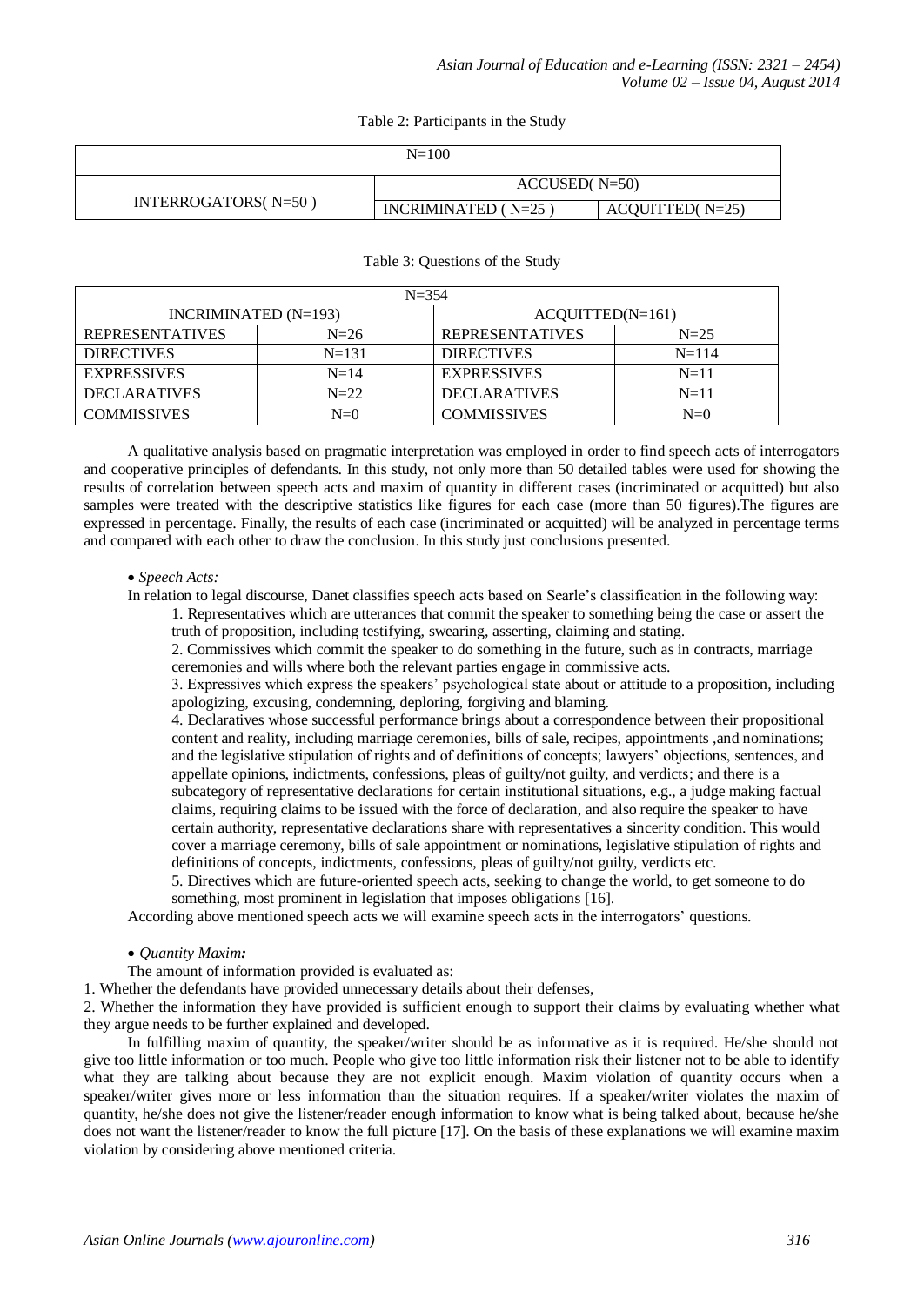# **4. RESULTS AND DISCUSSION**

When we considered the number of participants and questions which were asked by interrogators in this study, we faced two primary results which one of them is unexpected. According to table 3.2 in the methodology chapter, we can draw figures 1 and figure 2:



Figure 1: The Number of Questions in Incriminated Cases and Acquitted Ones



Figure 2: Frequencies of Speech Acts in the Questions

This analysis indicates the following results:

1. The number of questions which is used in incriminated cases is more than acquitted ones. It is unexpected results that we experienced throughout this study.

2. Among all 354 asked questions, 69.2% are directive, 14.4% are representative, 9.3% are declarative, 7.1% are expressive and 0% is commissive. So directive speech act is most frequent speech act and commissive is the least frequent one. This analysis shows the frequencies of speech acts in incriminated and acquitted cases.

# *4.1 Quantity Violation in Relation to Different Speech Acts in Incriminated Cases*

After analysis of 25 incriminated cases, we came to this conclusion that quantity violation in relation to the declarative speech act happens most frequently than other speech acts. Quantity violation happened most frequently in relation to declarative speech acts than other speech acts like expressive, representative and directive respectively (figure 3). As we did not see commissive speech act in this study we ignore this speech act here.

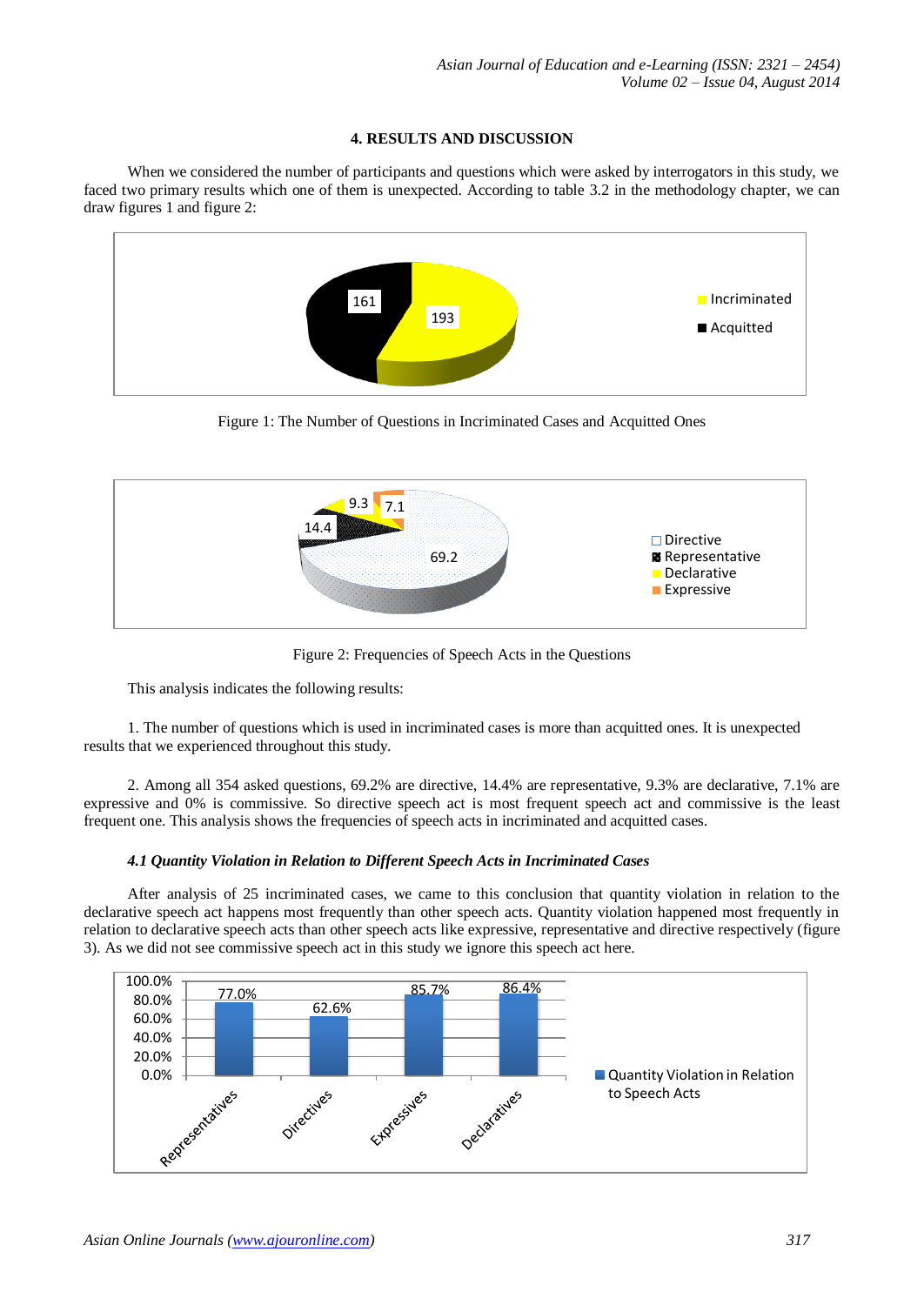# Figure 3: Quantity Violation in Relation to Different Speech Acts in Incriminated Cases

This analysis indicates the following result:

Quantity violation in relation to different speech acts in incriminated cases is different and the violations happened most frequently when declarative, expressive, representative and directive speech acts were asked respectively. It is the answer to the first parts of the question in this study which is: are there any direct relationships between cooperative principle violation in relation to different speech acts and criminal conviction or acquittal?

## *4.2 Quantity Violation in Relation to Different Speech Acts in Acquitted Cases*

After analysis of 25 acquitted cases in Iranian criminal courts, we came to this conclusion that acquitted cases mostly violate quantity maxim when they face representative questions. Quantity violation happened most frequently in relation to representative speech acts than other speech acts like directive; expressive and declarative (figure 4). As we did not see any commissive speech acts in this study we ignore it in this figure.





This analysis indicates the following result:

Quantity violation in relation to different speech acts in acquitted cases happened most frequently in representative speech acts. It is the answer to the second parts of the question in this study which is: are there any direct relationships between cooperative principle violation in relation to different speech acts and criminal conviction or acquittal? On the basis of this study, quantity violation happened most frequently in relation to representative, directive, expressive and declarative speech acts respectively in acquitted cases.



Figure 5: Quantity Violations in All Incriminated Cases and Acquitted Ones in Relation to Different Speech Acts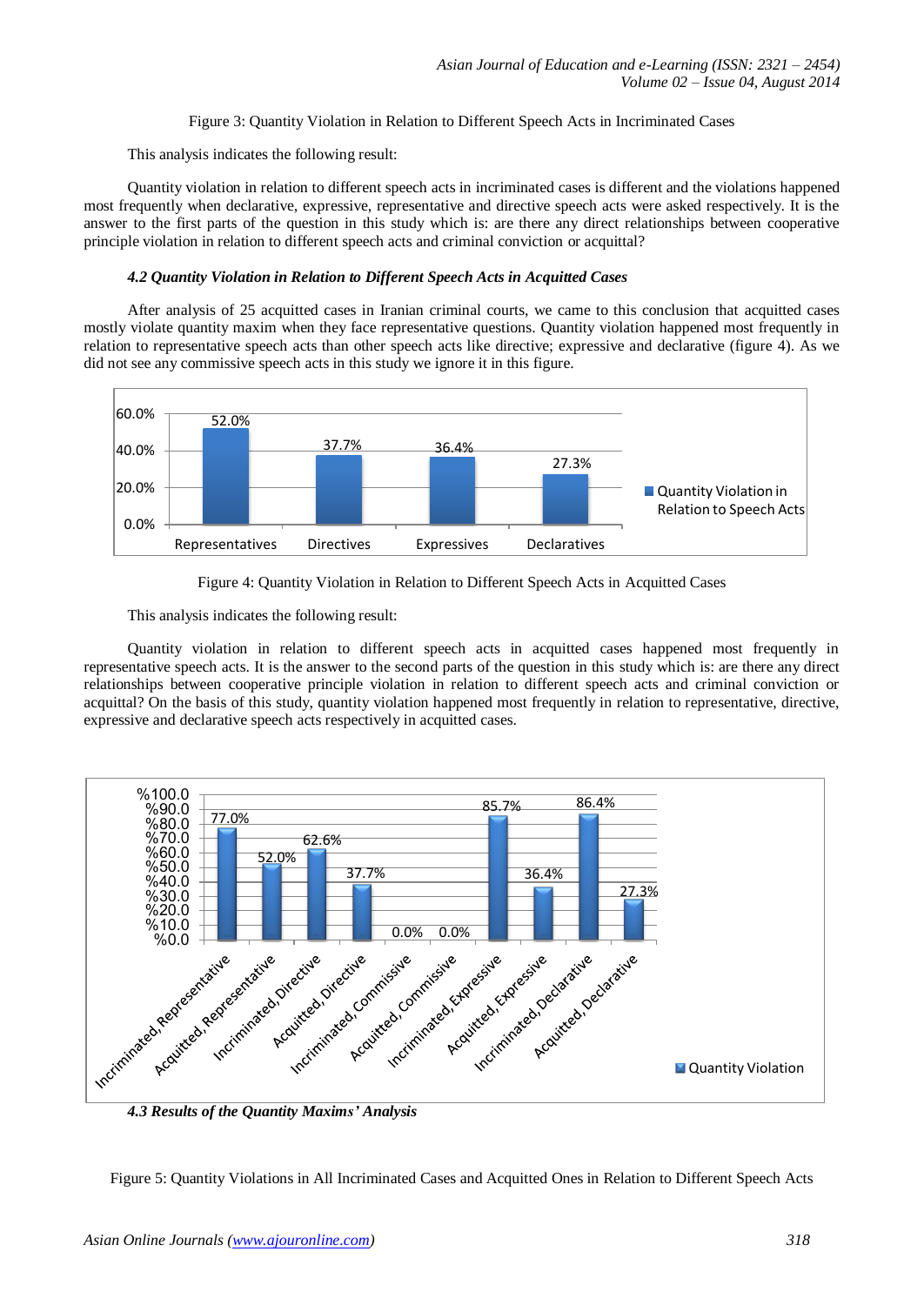On the basis of this study we came to this conclusion that the violation of quantity in relation to different speech acts is different and the implications of this violation can be helpful in choosing best speech acts in relation with different accused cases (incriminated / acquitted). In figure 4.5 we tried to gather quantity violation in relation to all different speech acts in incriminated and acquitted cases in one figure. By analyzing of incriminated and acquitted cases' quantity violation in relation to different speech acts we draw this conclusion that in incriminated cases quantity is violated most frequently in relation to the declarative speech act while the directive speech act is violated least frequently than other speech acts, but in acquitted cases quantity is violated in relation to the representative speech act most frequently while the declarative speech act least frequently than other speech acts (figure 5).

The results of the maxim violations' analysis in relation to different speech acts in different criminal cases answer the questions that our study addresses. In relation to the main question, i.e., are there any direct relationships between cooperative principle violation in relation to different speech acts and criminal conviction or acquittal? The result of the descriptive statistical analysis indicates that there is a highly significant positive correlation between cooperative principle violation in relation to different speech acts and criminal convictions. Similarly, there is also a highly significant negative correlation between cooperative principle violation in relation to different speech acts (except representative) and being acquitted in the criminal courts. This finding reveals that culprits violate quantity maxim in relation to all speech acts different in degree and similarly acquitted cases often violate quantity maxim when they face just representative speech acts (Figure 5).

In this analysis, the most remarkable result is that the directive speech act is most frequent speech act and commissive speech act is least frequent one in different cases (incriminated or acquitted). In addition, the number of expressive speech act in incriminated and acquitted cases is close to each other (Figure 6 & Figure 7). Thus, this analysis shows that the frequencies of the speech acts in different cases (incriminated or acquitted) can be different, suggesting that the questions problem/difficulties in incriminated or acquitted cases can be related to the kind of speech acts which are used in the interrogations, it means that using directive speech act for eliciting more or less information in convicted or acquitted cases on the basis of figure 4.5 is not appropriate speech acts because the quantity violation happened in directive speech acts less than declarative, expressive and representative speech acts respectively. So using directive speech act as a frequent speech act in criminal courts is an inappropriate speech act.





Figure 6: Most / Least Frequent Speech Act in Iranian Criminal Courts

Figure 7: Expressive Speech Act in Incriminated Cases and Acquitted Ones

Moreover, the similarity in the number of quantity maxim's violation in relation to representative speech act in incriminated cases and acquitted ones showed that this kind of speech act is unsuitable in asking questions (Figure 8).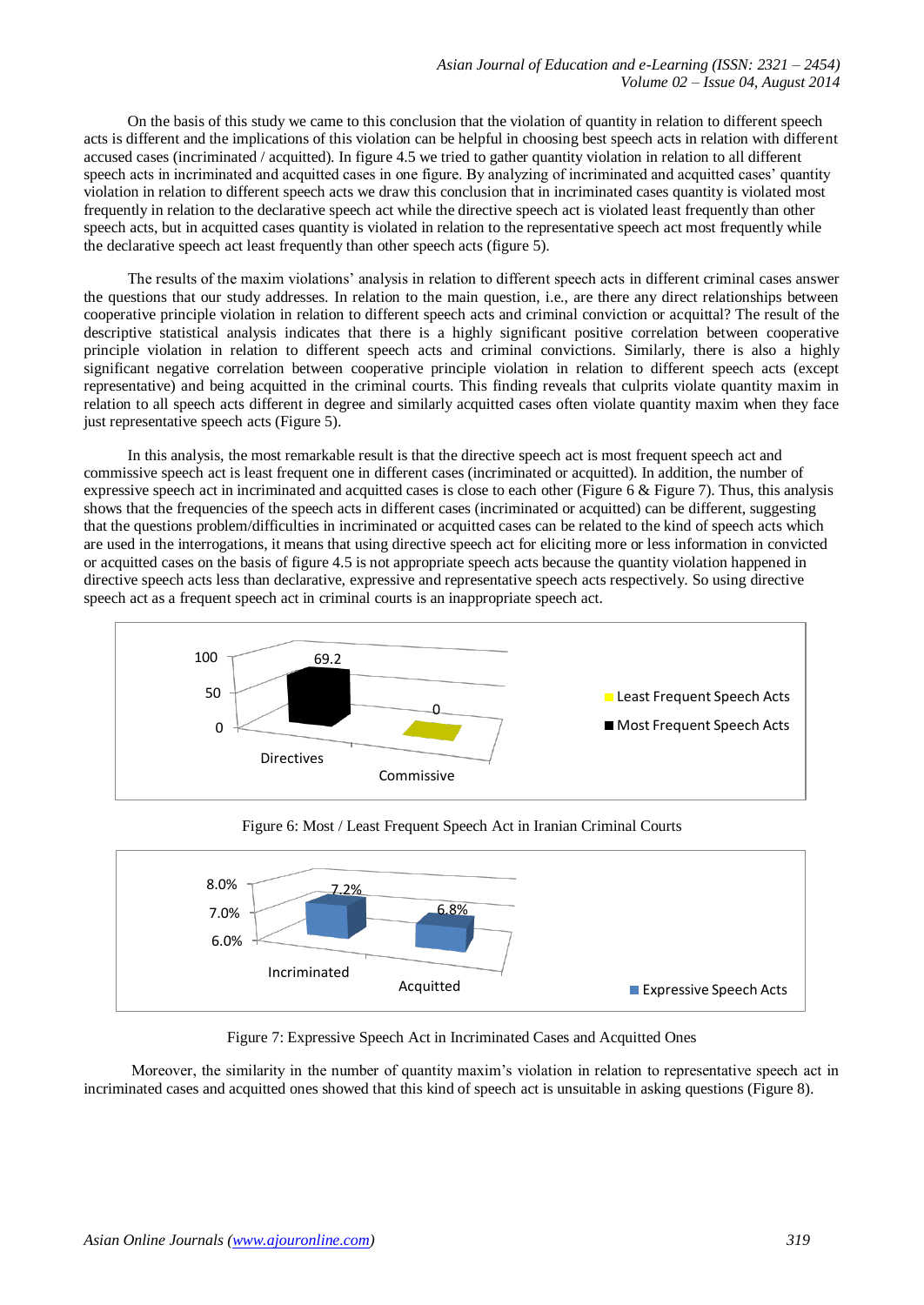

Figure 8: Quantity Violations in Relation to Representative Speech Act in Incriminated Cases and Acquitted Ones

In addition, declarative speech act can be suitable speech act in questioning for obtaining more or less information from criminal convicted and also saving time in acquitted interrogations (Figure 9).



Figure 9: Declarative Speech Act and Quantity Violation in Incriminated Cases and Acquitted Ones

As far as the main question is concerned (are there any direct relationships between cooperative principle violation in relation to different speech acts and criminal conviction or acquittal?), quantity maxims' violation is the most negatively correlated between incriminated cases and acquitted ones. The negative correlation between incriminated and acquitted cases in quantity violation is significantly important because it shows that culprits violate quantity maxim more frequent than innocents (Figure 10).



Figure 10: Quantity Violation in Incriminated Cases and Acquitted Ones

# **5. CONCLUSIONS**

# **5.1 Summary**

In this study, we studied speech acts as a trigger for motivating defendants to give new clues by violating maxim of quantity. At the beginning of this study, we believed that there is a direct relationship between violation of cooperative principles in relation to different kinds of speech acts and criminal convictions, providing relevant and sufficient evidences and supporting and using clear expressions in well-organized interrogations. The assumption was that maxim violation in relation to different speech acts might be different. In order to test this assumption, we conducted this study and found rather interesting results as presented in result and discussion chapter.

According to this study, we found interesting explanations for our assumptions: the highly significant positive correlations between quantity maxim violations in relation to different speech acts and criminal conviction showed that the violation problems/difficulties that are identified in incriminated or acquitted cases are restricted to the specific speech acts.

In sum, this study has two important conclusions: there is a direct relationship between quantity maxims' violation in relation to different speech acts and criminal conviction or acquittal. In addition, some speech acts like directive speech act is most frequent, commissive speech act is least frequent and the number of expressive speech act is close to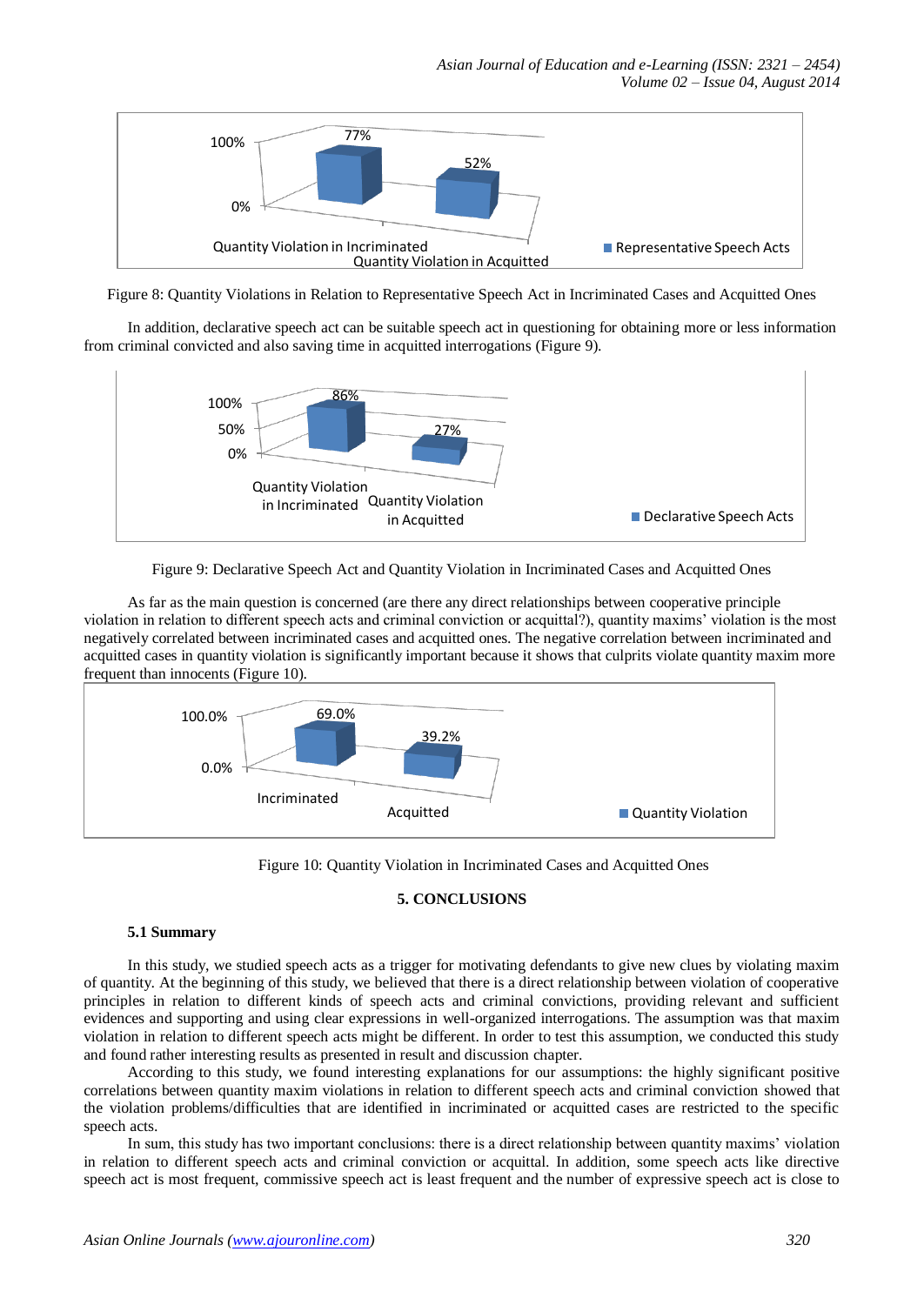each other in incriminated and acquitted cases. Therefore, defendant's problems/difficulties in answering to the questions may be related to the kinds of speech acts which are used by interrogators. It is apparent that everything in legal language is subordinated to the effort to achieve precision and avoid ambiguity. This obsession is predominantly the cause for violation of Gricean principle in legal communication. Thus, language used in the legal setting is understandable to the specialist community but it keeps non-specialists at a respectable distance.

## **5.2 Implications of the Study**

As mentioned earlier, we tried to analyze speech acts as a trigger for motivating defendants to elicit new clues by violating maxim of quantity in this study. We supposed that the speech acts are the main parts of questioning while cooperative principles are the main parts of answering in legal discourse for detecting truth and judgment. So the main implications of this study are in the criminal courts and police stations specially are on the judges, interrogators, police officers and lawyers for detecting new clues by using different appropriate speech acts and analyzing Gricean quantity maxim in defendants' answers.

The other implication of this study can show the significant role of translators in translating and interpreting utterances in judicial courts. Translators can keep or violate Gricean quantity maxim in the courts when they try to translate defendant's answers into English or other languages. And also according to this study we try to show the necessities of learning legal discourse genre to advanced English learners for being successful in different legal situations. In order to make legal language easy to understand, one needs to follow certain principles of communication as advised by pragmaticians. Grice, a noted pragmatician, has discussed four principles for effective and rational communication. They are as follows:

- 1. Principle of Quality
- 2. Principle of Quantity
- 3. Principle of Relevance
- 4. Principle of Manner

A pragmatic analysis of legal discourse would be immensely important in order to eradicate the idiosyncrasies and ridiculous nature of language employed in it. Legal discourse seems to have failed in communicating thoughts with common men and women. Legal discourse is known for its obscurity, ambiguity and complexity. So knowing this genre of discourse for advance English learners is necessary [18].

### **5.3 Suggestions for Further Study**

In this section, suggestions for further study are put forward.

- 1. Further study can be carried out with other cooperative principles like quality, relation and manner.
- 2. The same study can be carried out in larger group of accused cases with different ages.
- 3. Further study can examine the effect of gender and education in maxim violations in relation to different speech acts.
- 4. The same study can be carried out in oral interrogations of defendants.

### **REFERENCE**

- [1] Shuy, J.R., (2007). *Language in American Courtroom, Language and Linguistic Compass*. Georgetown University Press, pp. 1-15.
- [2] Maley, Y., (1994). The Language of the Law, In: John Gibbons (ed.), *Language and the Law*. New York: Longman Group UK Limited.
- [3] Pavlíčková, E., (2011). Legal Writing in Light of Grice's Cooperative Principle. In: A. Kačmárová (ed.): *English Matters II*. Prešov: PU, pp.13-20
- [4] Grabe, W. & Kaplan, R. B. (1996). *Theory and Practice of Writing*. London: Longman.
- [5] Linfoot, K., (2007). *Forensic Linguistics, First-Contact Police Interviews, and Basic Officer Training*. (Doctoral dissertation), University Of Florida, United States.